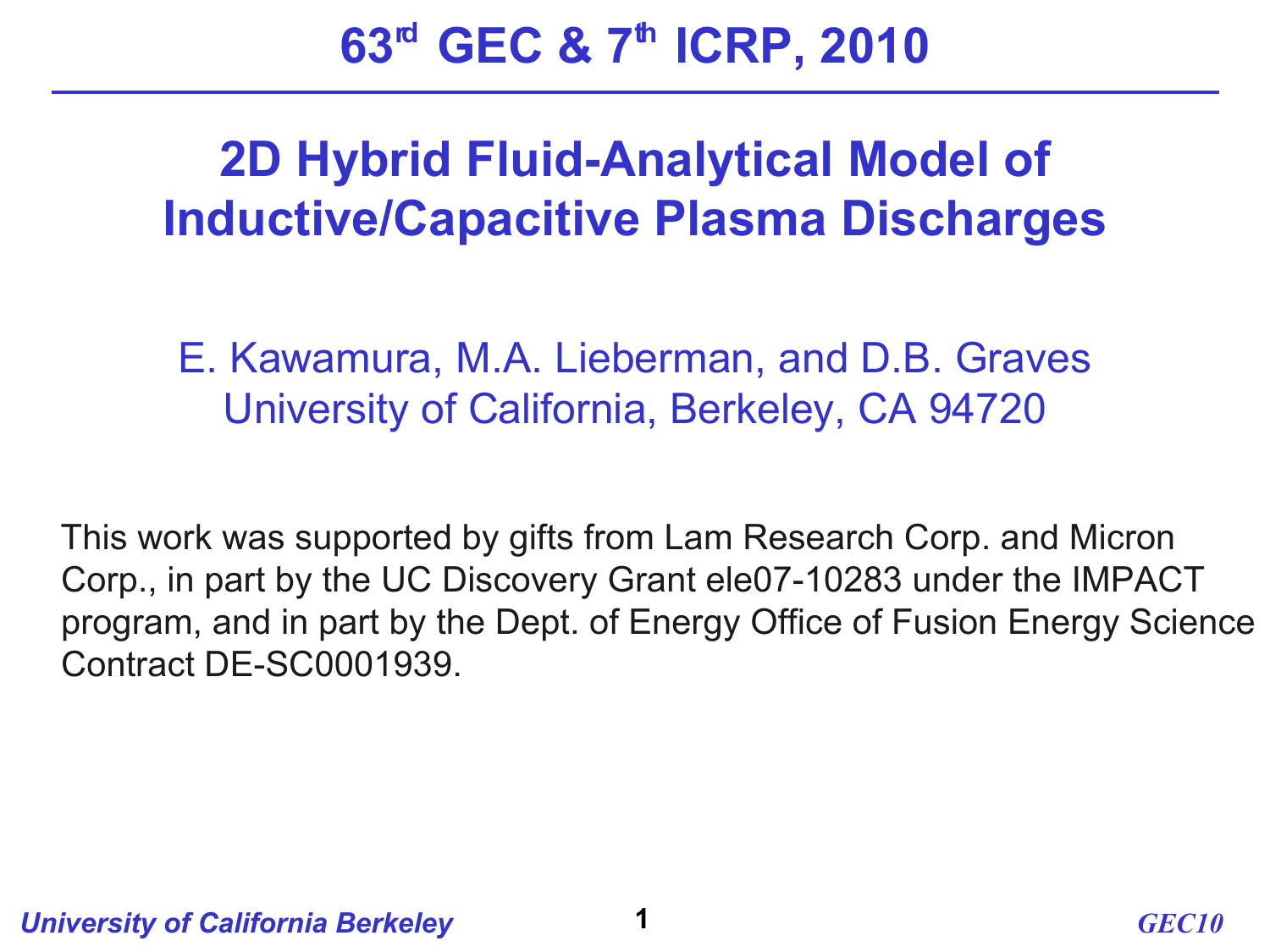## **Overview**

A *fast* 2D TCP Reactor Model was developed:

- EM Model with *inductive and capacitive coupling* of source coils to plasma, and capacitive bias option for wafer electrode.
- Quasi-neutral Bulk Plasma Fluid Model which solves ion continuity and electron energy balance coupled to an Analytical Sheath Model with *electron and ion sheath heating*.
- Gas Flow Fluid Model with reactive gas chemistries. (Hsu et al, *J. Phys. D.* **39**, 3272, 2006)
- A portable, user-friendly Comsol-Matlab platform.
- Good agreement with experimental  $Cl<sub>2</sub> TCP$  reactor study.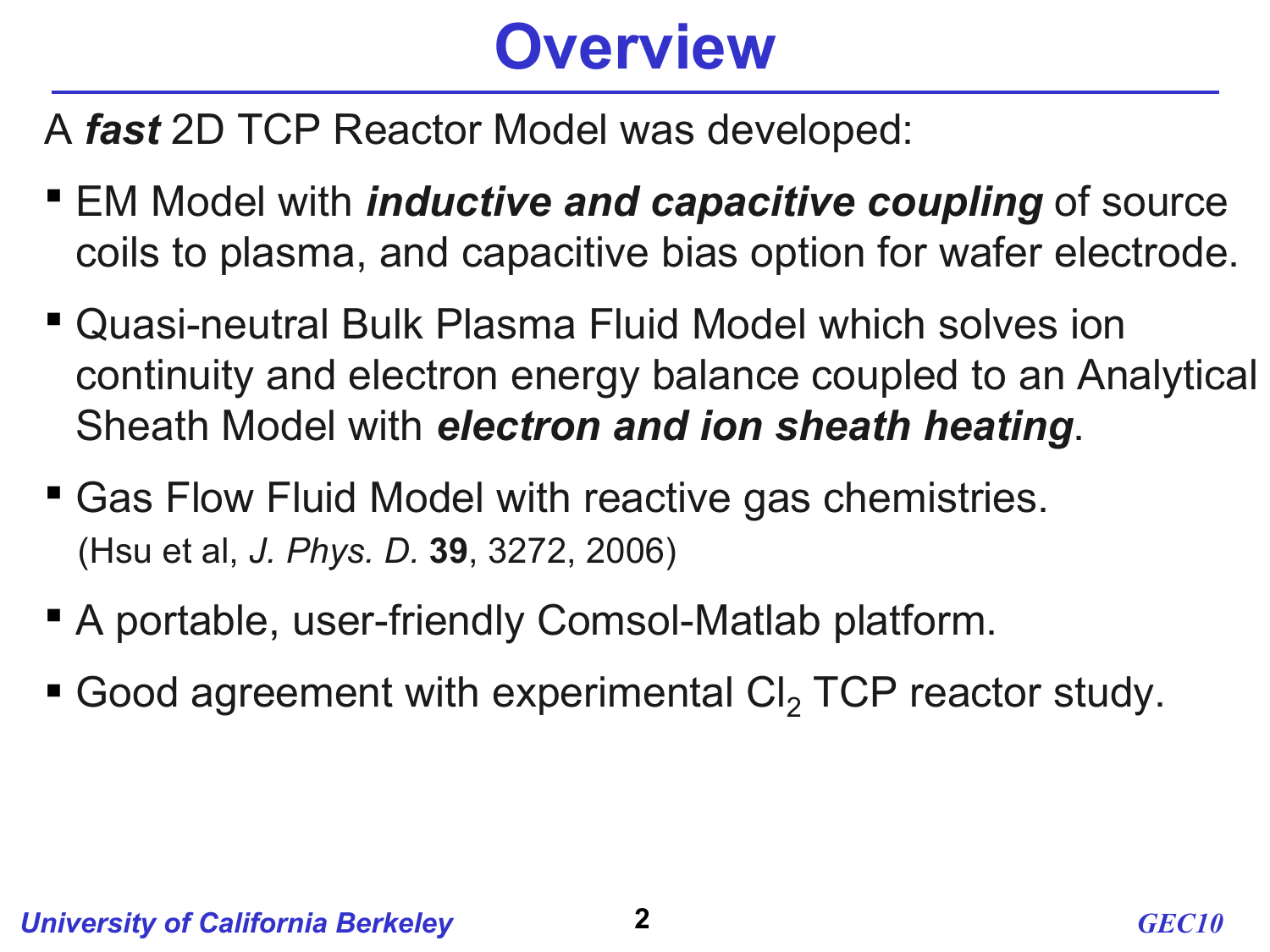## **TCP Reactor Geometry**

- **Axisymmetric cylindrical geometry.**
- Outer surface is a perfect conductor
- Wafer chuck insulated from walls by quartz dielectric spacer  $(\kappa = 4)$ .
- 4-turn stove-top coil set on top of quartz dielectric window ( $\kappa$  = 4).
- **Thin vacuum sheath around plasma.**
- Relative dielectric constant of plasma:

$$
\kappa_p = 1 - \frac{\omega_p^2}{\omega(\omega - jv_m)}
$$

 Coil 1 is attached to an rf current source while Coil 4 is grounded.



#### *University of California Berkeley* **3** *GEC10*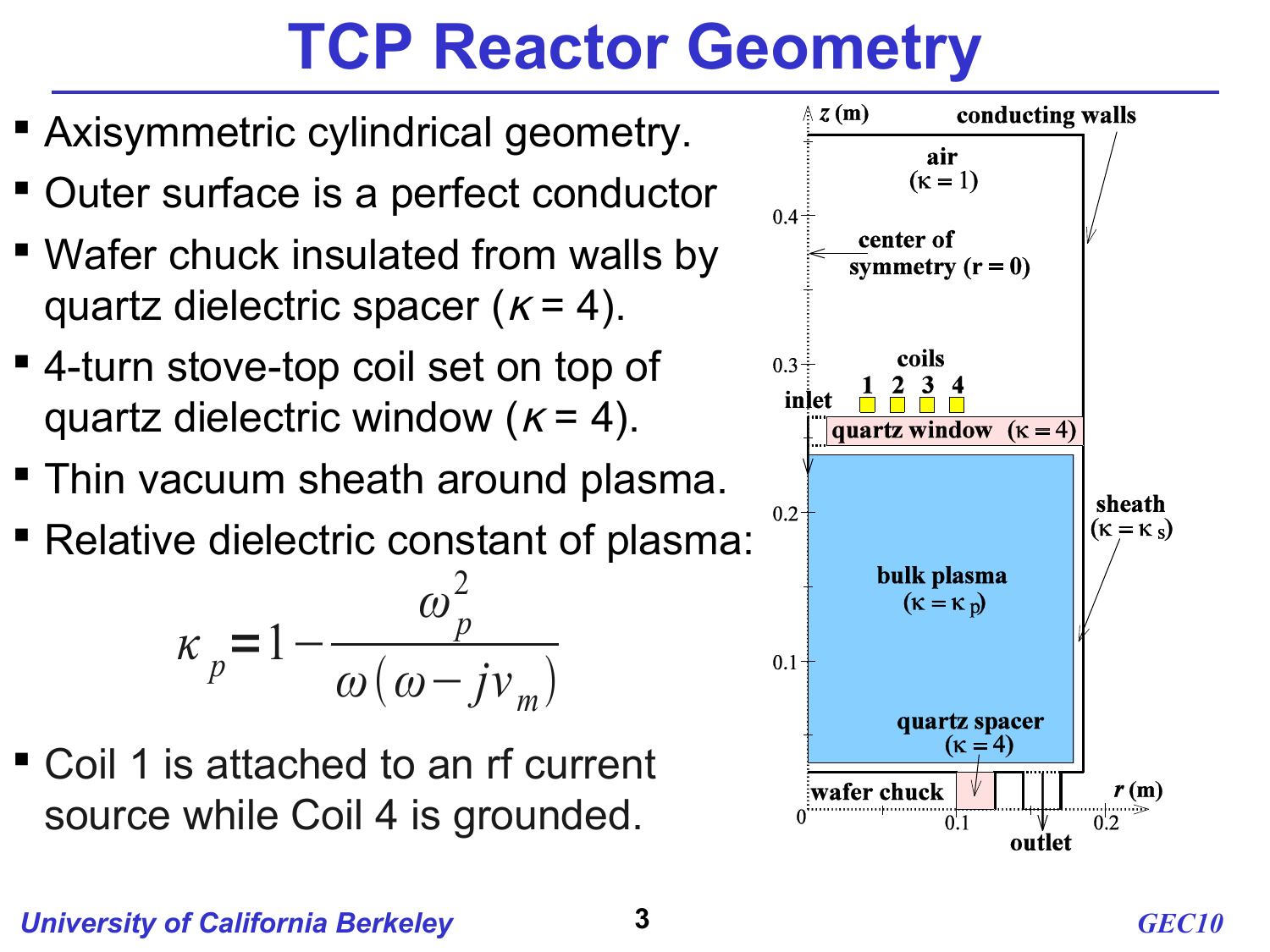### **EM Model**

- **•** Coils produce inductive TE fields  $(E_{\phi}, H_{\phi}, H_{\phi})$  and capacitive TM fields (*H*<sup>φ</sup> ,*E<sup>r</sup>* ,*E<sup>z</sup>* ).
- Solve for one field in each trio, get other two via Maxwell's equations.
- Assume all fields **F** ∝ exp(*j*ω*t)* and solve Helmholtz  $(\nabla^2 + (\omega \kappa/c)^2)F + f = 0$

in each region.

**Plasma is a lossy dielectric since**  $\kappa$  **has an imaginary** (dissipative) part.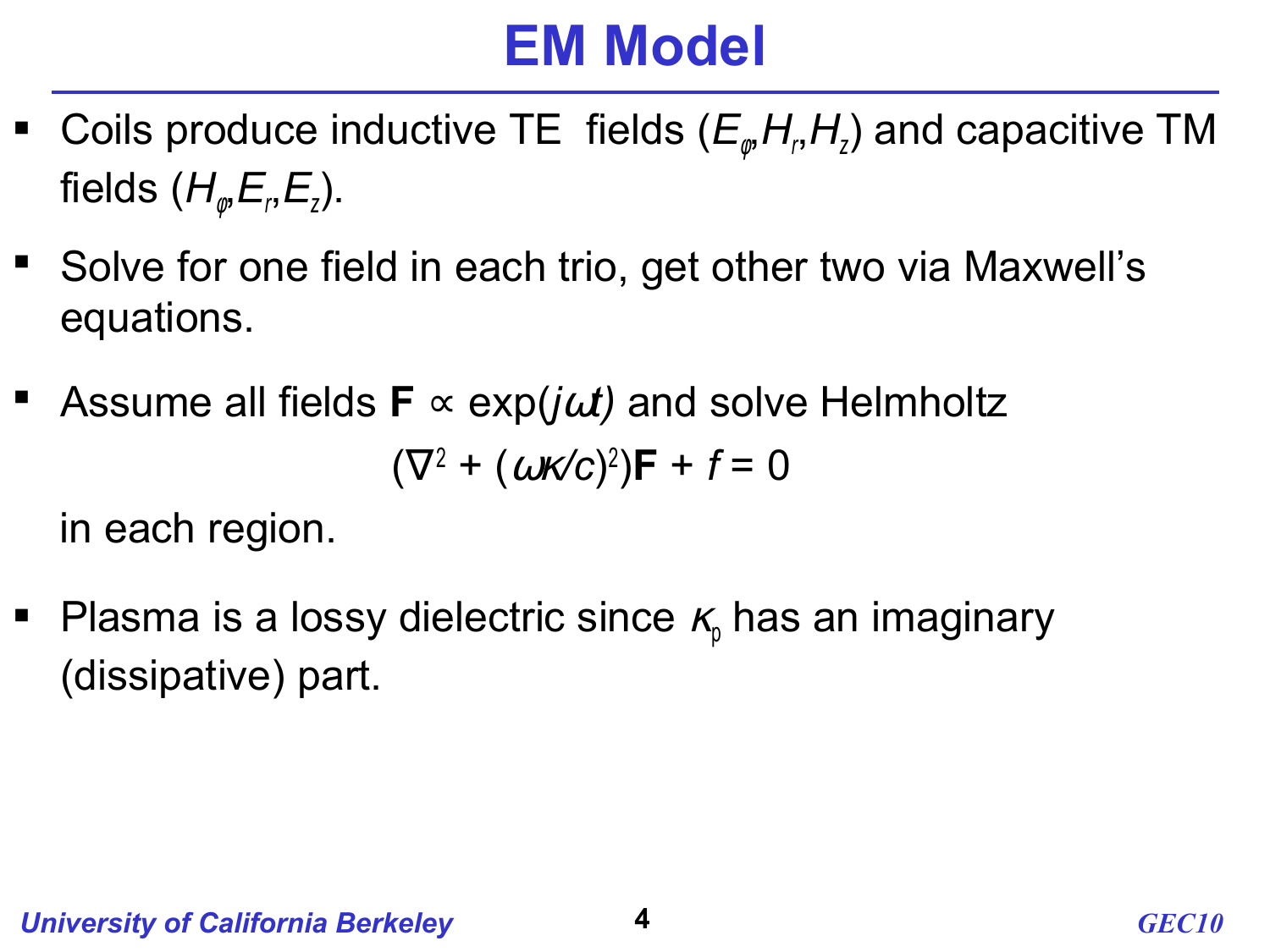# **Inductive TE Simulations**  $(E_{\phi}, H_{r}, H_{z})$

- Dependent variable is V=2πrE<sub>ℓ</sub>, the loop voltage at radius *r*.
- Solve Helmholtz Eq. for *V* with boundary conditions:  $V = 0$  on all outer surfaces and center of symmetry  $V = V_n$  on the perimeter of the *n*th coil
- $V_n$  are determined for a given input current  $I_{in}$  to the coil set.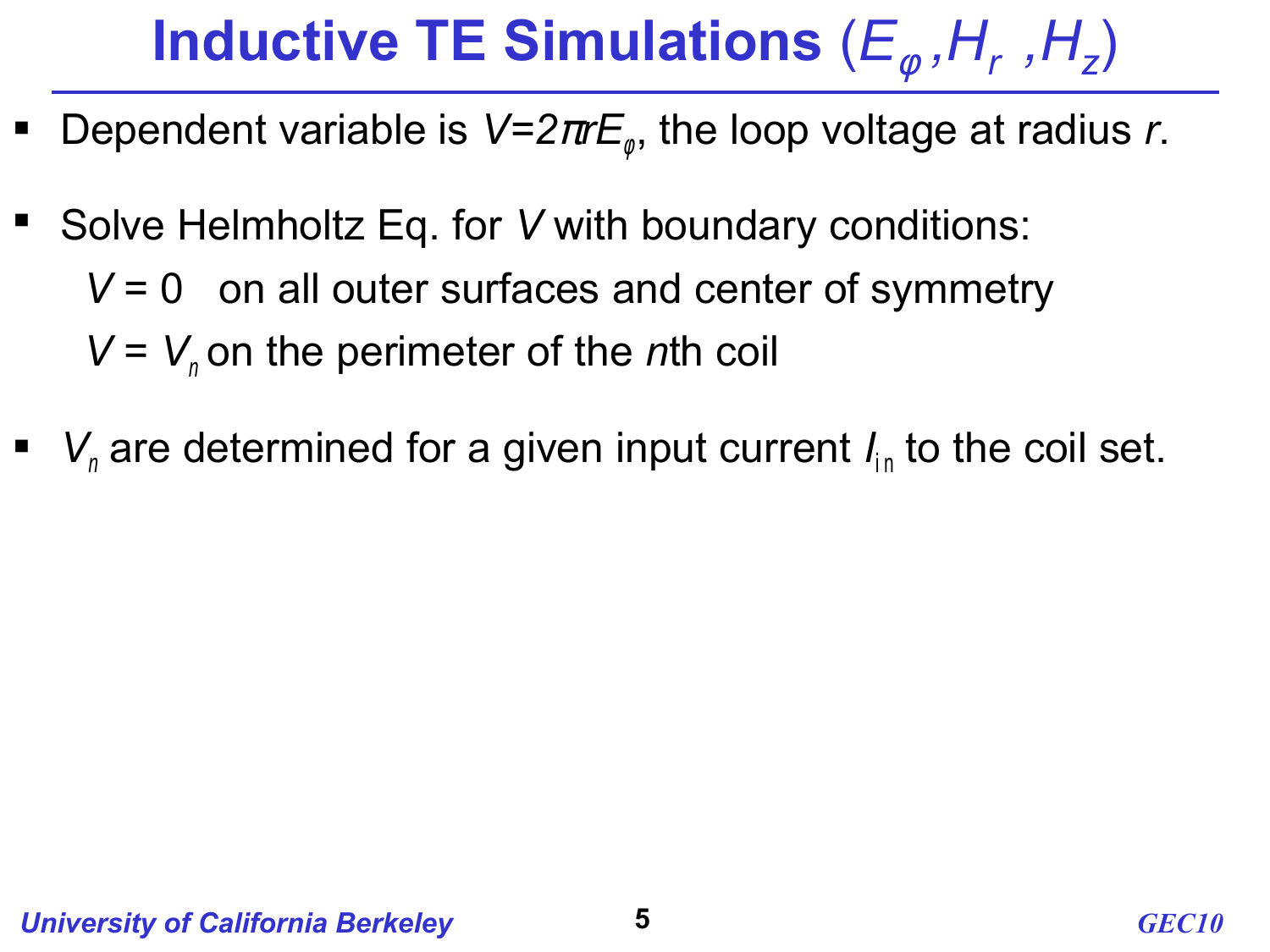# **Capacitive TM Simulations**  $(H_{\phi}, E_{r}, E_{z})$

- Dependent variable is  $I=2πrH$ <sub>φ</sub>, the *z*-directed current intercepting the cross-sectional area of radius *r*.
- Solve Helmholtz Eq. for *I* with boundary conditions: **n**⋅∇*I* = 0 on all outer surfaces  $I = 0$  on center of symmetry since  $I \propto r$
- Each coil is supplied by an axial feed current *i*<sub>n</sub>.
- $\blacksquare$  *i*<sub>n</sub> are determined for a given input current  $I_{\text{in}}$  to the coil set.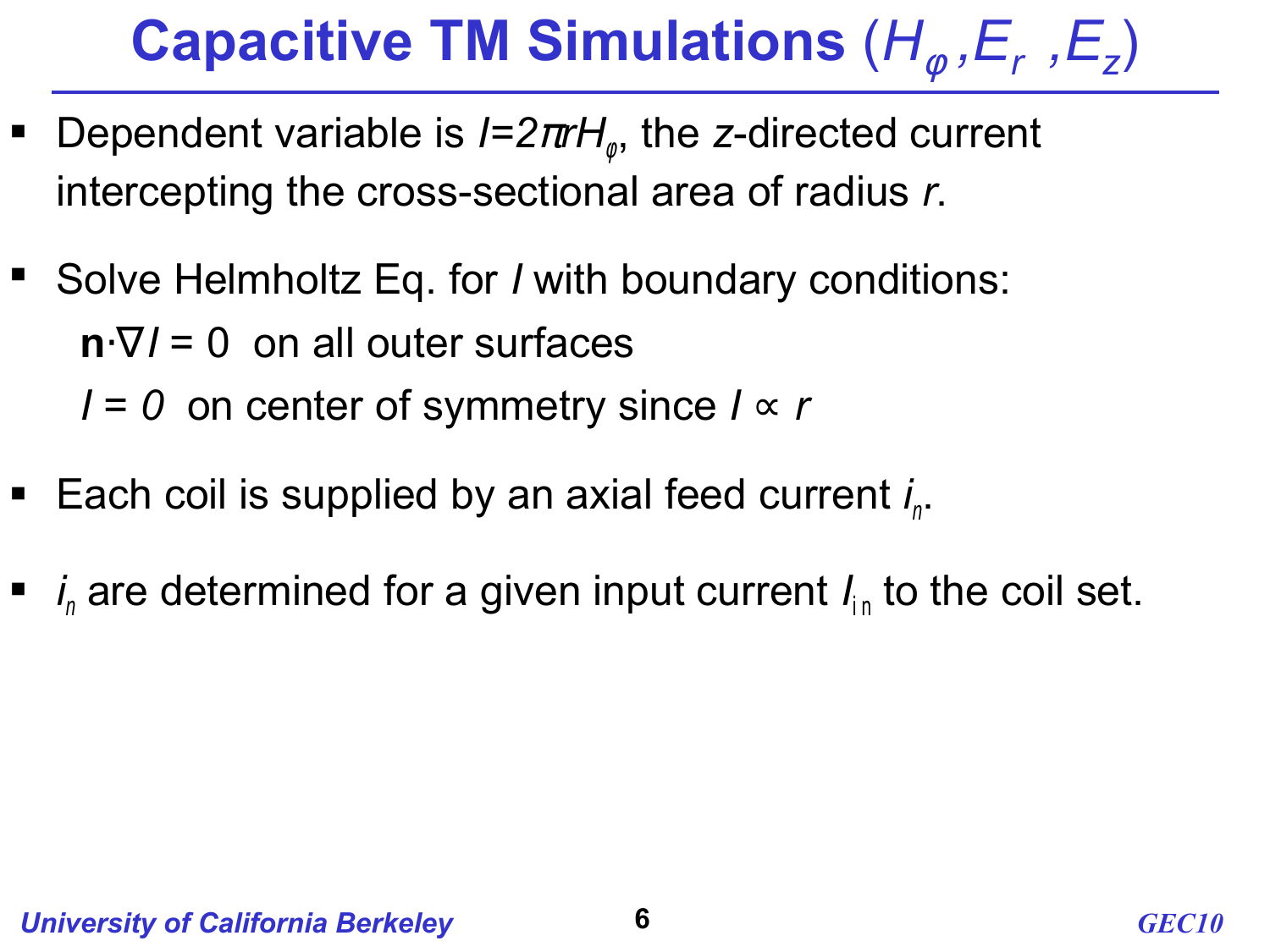#### **Capacitive Bias Option for Wafer Electrode**

■ Solve capacitive Helmholtz Eq. for *I=2πrH*<sub>φ</sub> with

 $\mathbf{n} \cdot \nabla I = 0$  on all conducting walls

*I* = 0on center of symmetry

 $I =$  const =  $I_{rf}$  on bottom surface of dielectric spacer

- TCP coils are floating (coil currents  $i_n = 0$ ).
- rf voltage supplied by the bias is:  $V_{rf} = ∫ E_r dr$

*spacer bottom*

**r** if power is  $P_{rf} = 0.5 \text{Re}(I_{rf} V_{rf}^*)$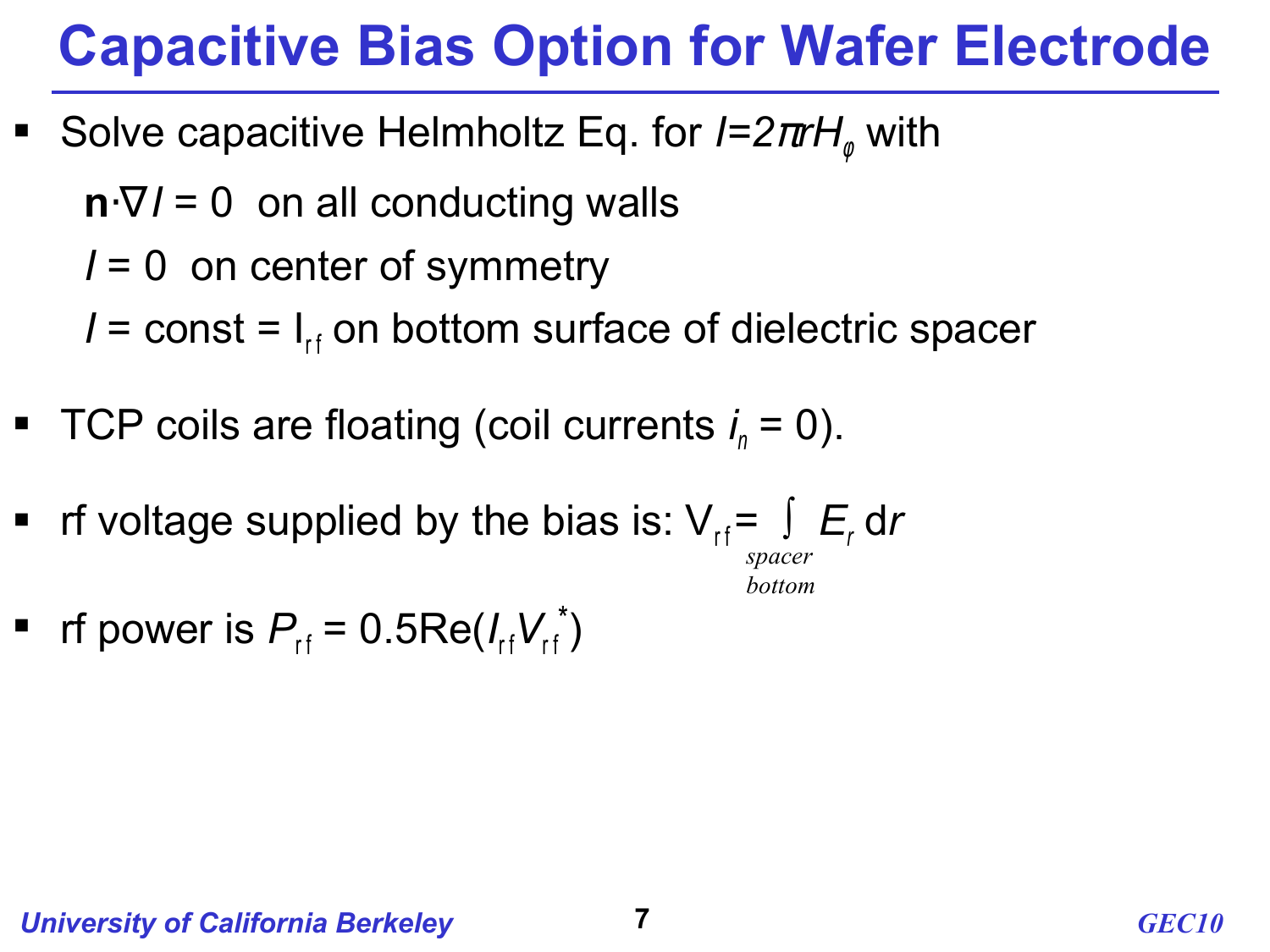## **TCP Coil Circuit**



- Inductance matrix L relates  $V_L = (V_1, V_2, V_3, V_4)$  with  $I_L = (I_1, I_2, I_3, I_4)$ :  $V_L = j\omega L I_L$
- Capacitance matrix C relates  $\mathbf{i}_{c}=(i_1, i_2, i_3, i_4)$  to  $\mathbf{v}_{c}=(v_1, v_2, v_3, v_4)$ :  $\mathbf{i}_{c}=j\omega \mathbf{C} \mathbf{v}_{c}$
- Find **L** by conducting 4 orthonormal TE simulations in which  $V_k = 1$  for the *n*th coil while *Vk*=0 for other 3 coils. Take line integral of **H** around *m*th coil to get currents  $I_{mn} \Rightarrow L_{mn}$ .
- Find **C** by conducting 4 orthonormal TM simulations in which  $i_k$ =1 for the *n*th coil while *i <sup>k</sup>*=0 for other 3 coils. Take line integral of **E** from *m*th coil to ground to get voltages  $v_{mn} \Rightarrow C_{mn}$ .
- ⇒ For a given  $I_{\text{in}}$ , can solve circuit to get all  $i_k$ ,  $v_k$ ,  $I_k$ ,  $V_k$ .

#### *University of California Berkeley* **8** *GEC10*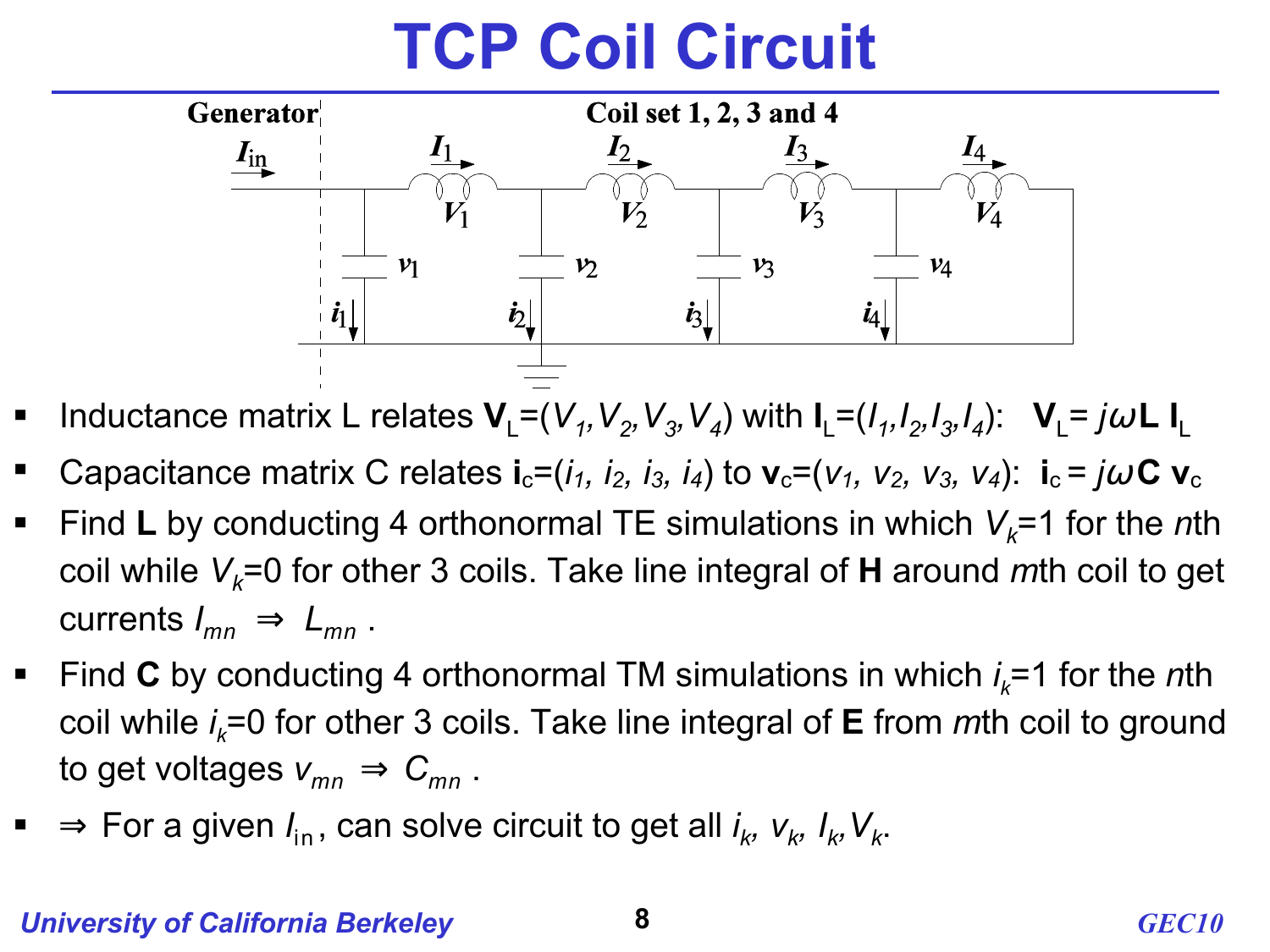## **Bulk Plasma Power Deposition**

- **Inductive TE and capacitive TM equations are solved** simultaneously to obtain all the fields.
- The total plasma current density is given by  $J_{\text{T}} = (\sigma_{\text{p}} + j\omega \varepsilon_{\text{0}})E$

where  $\sigma_{\!p} = j \omega \varepsilon_{\!0} (\kappa_{\!p} - 1)$  is the plasma conductivity.

- **Time averaged power density profile in the plasma is:**  $p_{\text{dep}} = 0.5 \text{ R} \cdot (\mathbf{J}_T \cdot \mathbf{E}^*) = 0.5 \text{ R} \cdot (\sigma_p) (\left| E_{\varphi} \right|^2 + \left| E_r \right|^2 + \left| E_z \right|^2)$ inductive capacitive n the pla:<br> $\frac{|E_r|^2 + |E_z|^2}{\sqrt{2E_r}}$  $^{2}$
- $p_{\text{dep}}$  is used as input in the electron energy balance equation of the Bulk Plasma Fluid Model.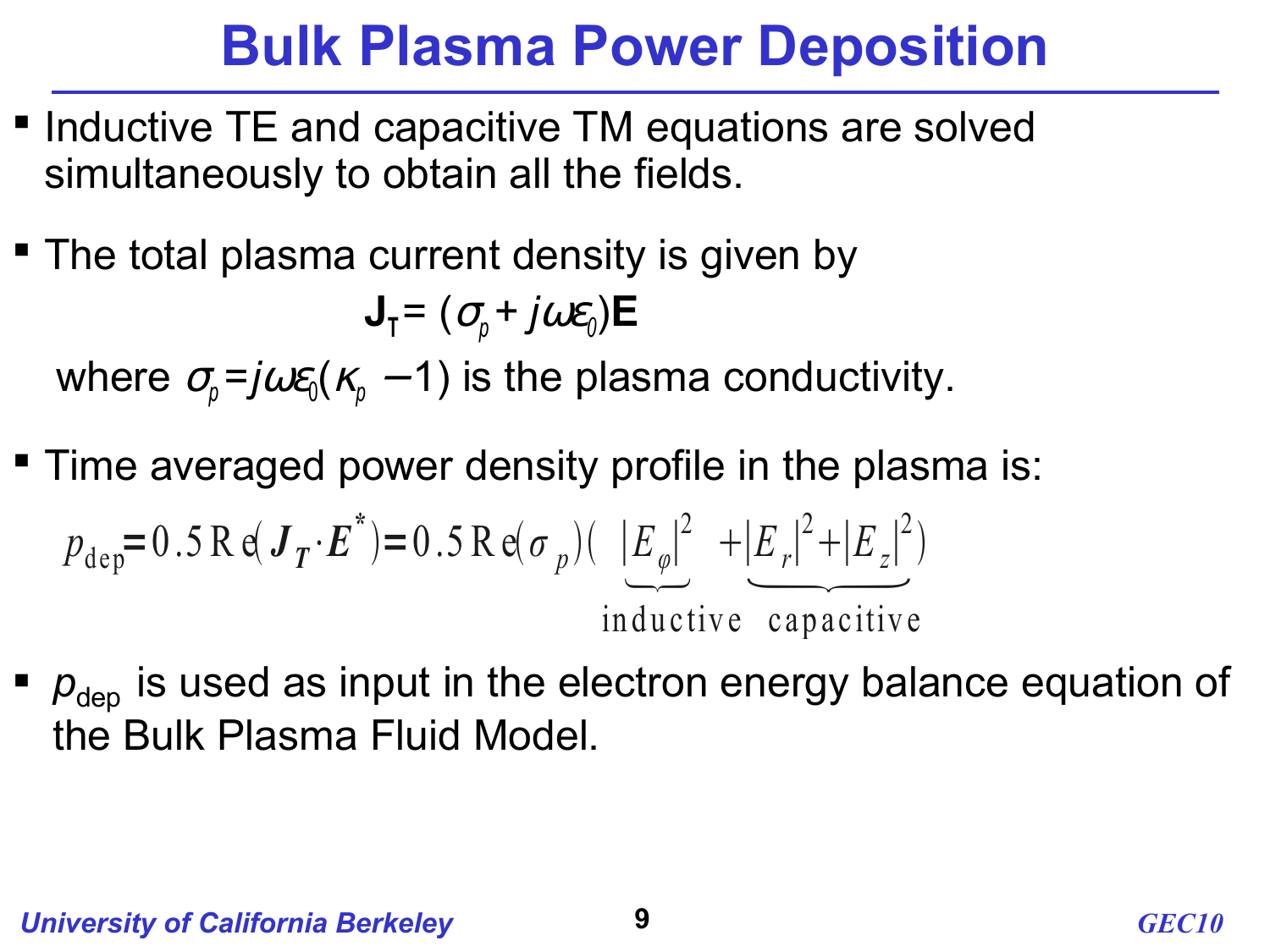## **Fixed Width Sheath Model**

- **Sheath width** *s* **depends on local E**,  $n_e$  and T<sub>e</sub>.
- Computationally inconvenient to adjust position of plasma-sheath boundary.
- **Sheath with constant width**  $s_0$  **and varying dielectric constant**  $\kappa_{\rm s}$  =  $\rm s_{\rm 0}/s$  used to mimic a vacuum sheath ( $\kappa$  = 1) with varying width *s*. (Lee et al, *PSST* **17**, 015018, 2008)
- The sheath voltage  $V_{sh}$  same for both cases:

$$
V_{\rm sh} = |(\mathbf{E}_{\rm vac} / \kappa_{\rm s}) \cdot \mathbf{n}|s_0 = |\mathbf{E}_{\rm vac} \cdot \mathbf{n}|s
$$

■ Modified Lee et al by (i) treating electron sheath heating as an incoming energy flux to the electron energy balance equation, and by (ii) adding a dissipative (imaginary) term to  $\kappa_{\mathsf{s}}$  to account for the electron and ion sheath heating.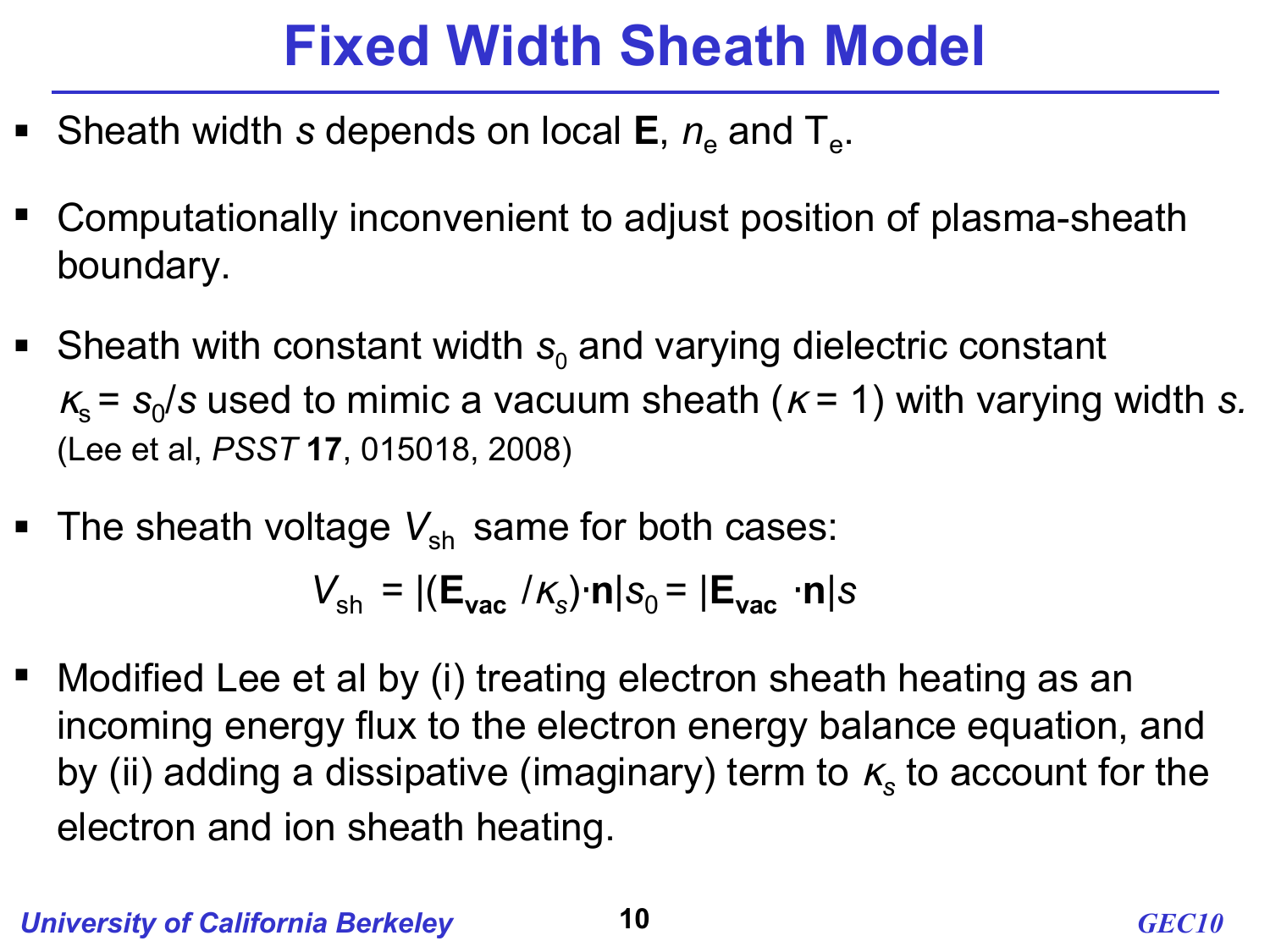## **Outline of TCP Model**

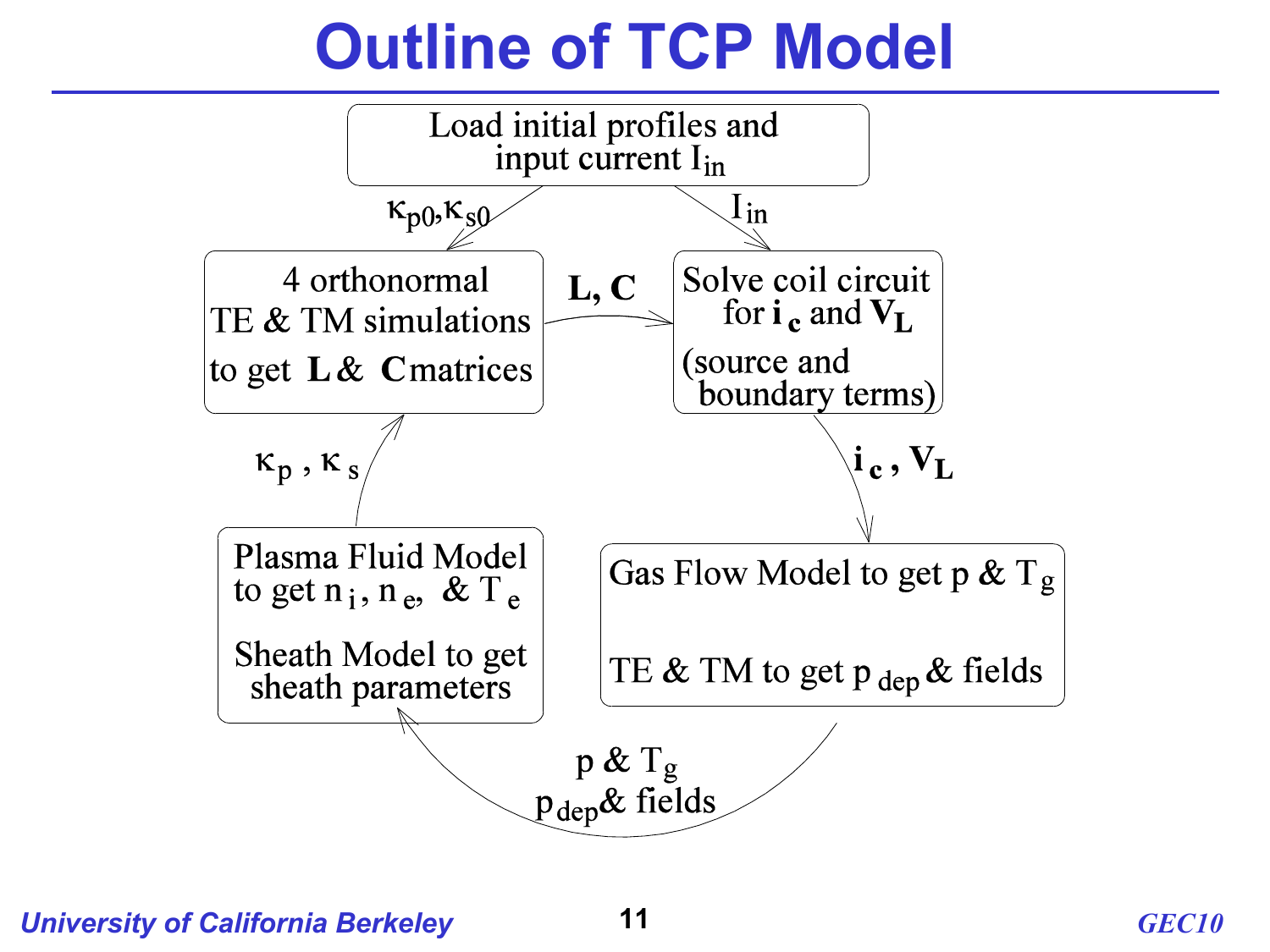#### **TCP Reactor Simulations**

- 10 mTorr, 13.56 MHz, 100 sccm Cl<sub>2</sub> plasma with  $I_{\text{in}}$ =15–70A ( $P_{\text{abs}}$  = 5.3 to 813 W). Cl<sub>2</sub> reaction set from Thorsteinsson & Gudmundsson, *PSST* **19**, 015015 (2010).
- Each simulation on a moderate 2GHz CPU, 4GB RAM PC  $\sim$  70 min.
- As  $I_{\text{in}} \uparrow$ , low density capacitive → high density inductive mode.



*University of California Berkeley* **12** *GEC10*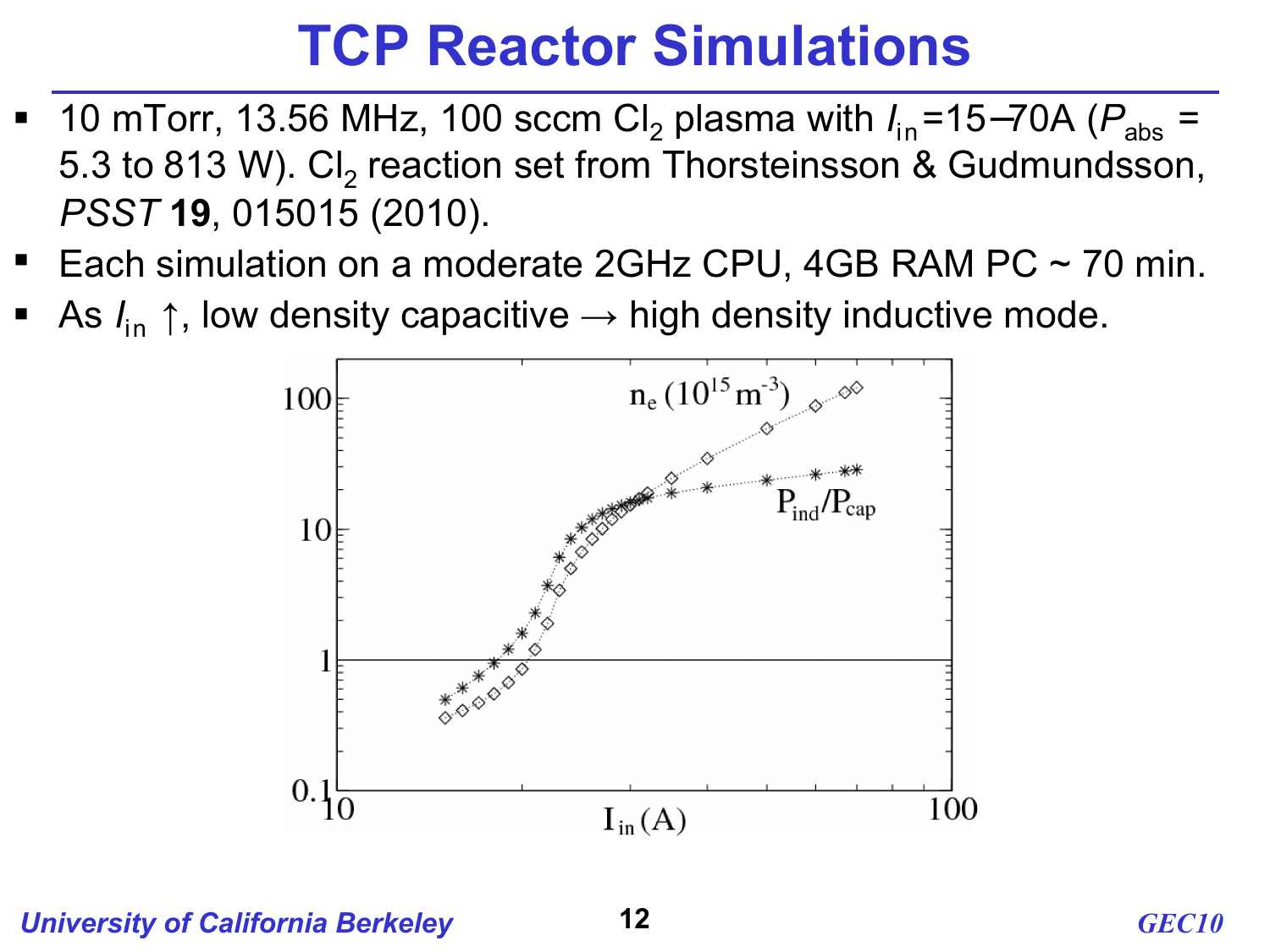## **Molar Fraction of Cl (10 mT, 100 sccm Cl<sup>2</sup> )**



*University of California Berkeley* **13** *GEC10*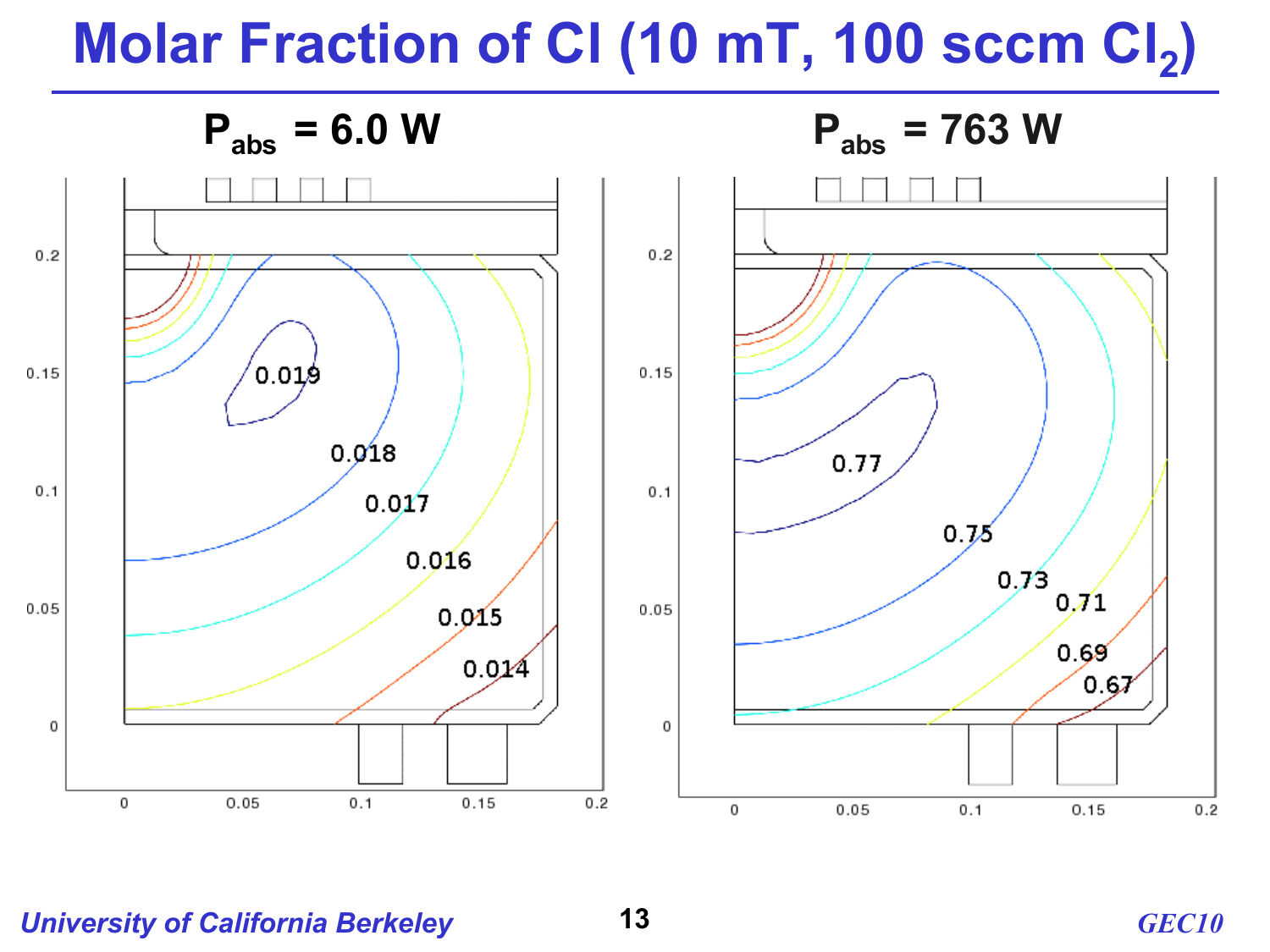## Gas Temperature (K) (10 mT, 100 sccm Cl<sub>2</sub>)



*University of California Berkeley* **14** *GEC10*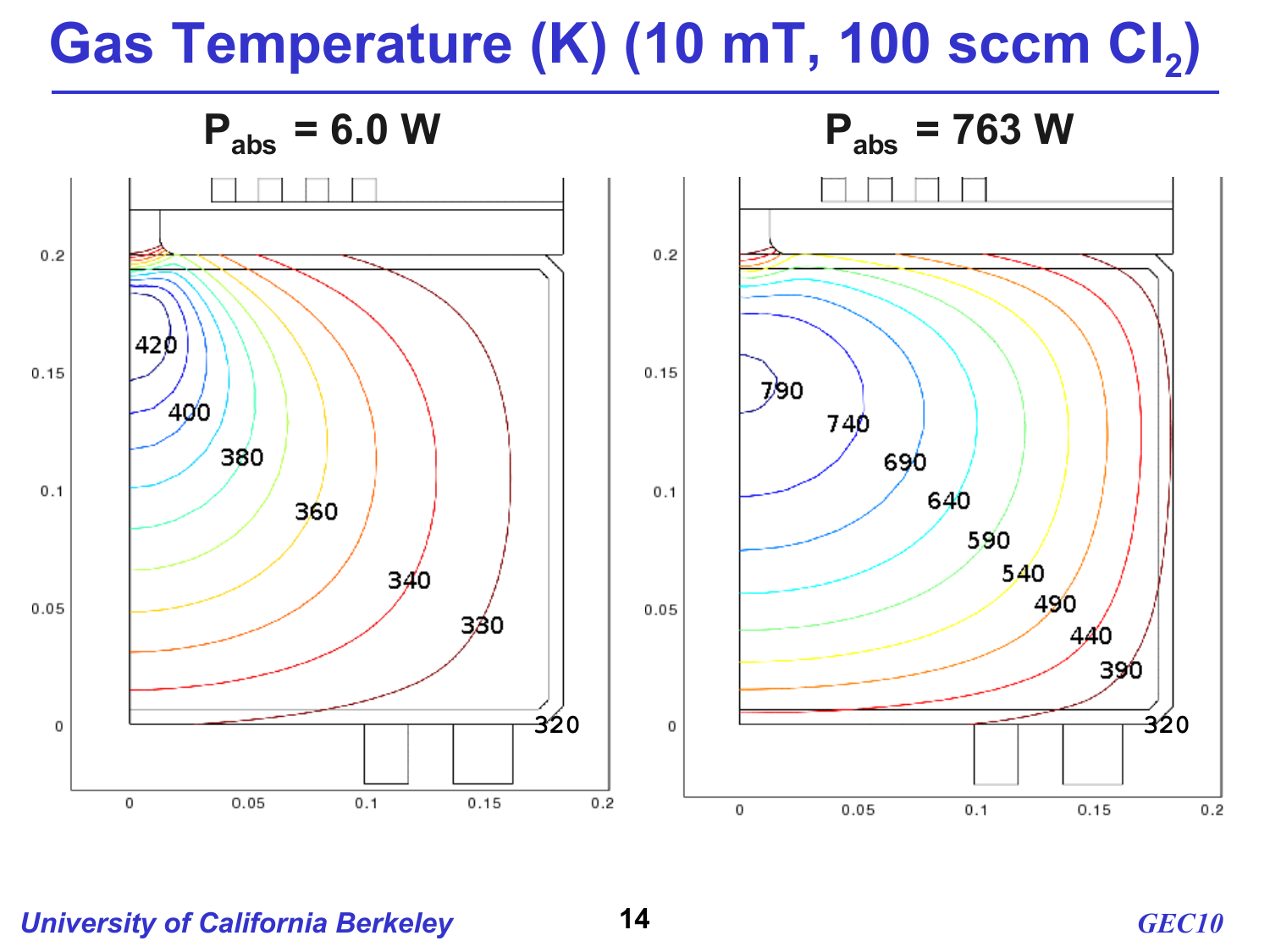#### Inductive vs. Capacitive (763 W, 10 mT, 100 sccm Cl<sub>2</sub>)

#### **Inductive Power Density (W/m<sup>3</sup>**

#### **) Capacitive Power Density (W/m<sup>3</sup> )**



*University of California Berkeley* **15** *GEC10*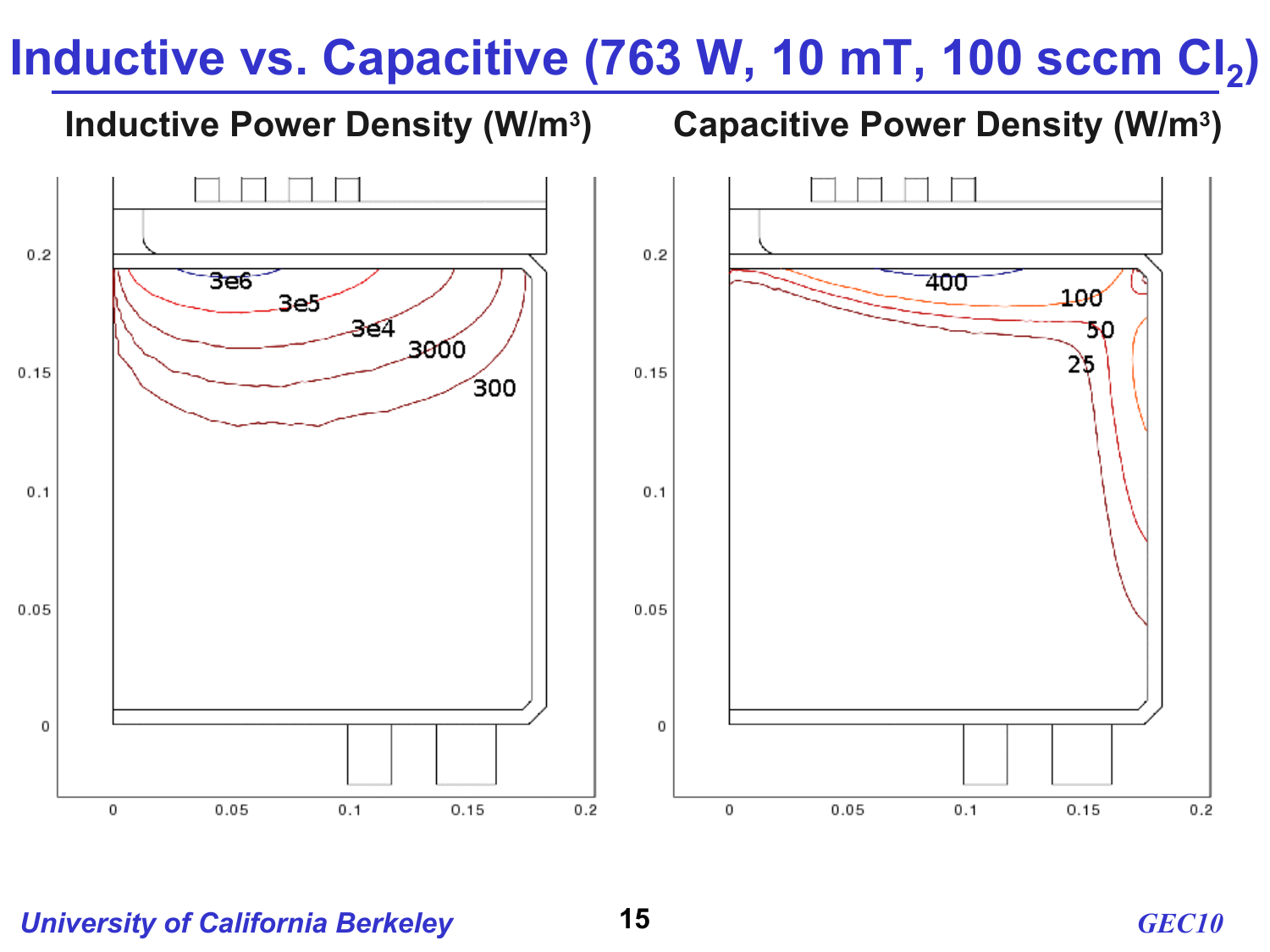## **ne and T<sup>e</sup> (763 W, 10 mT, 100 sccm Cl<sup>2</sup> )**



*University of California Berkeley* **16** *GEC10*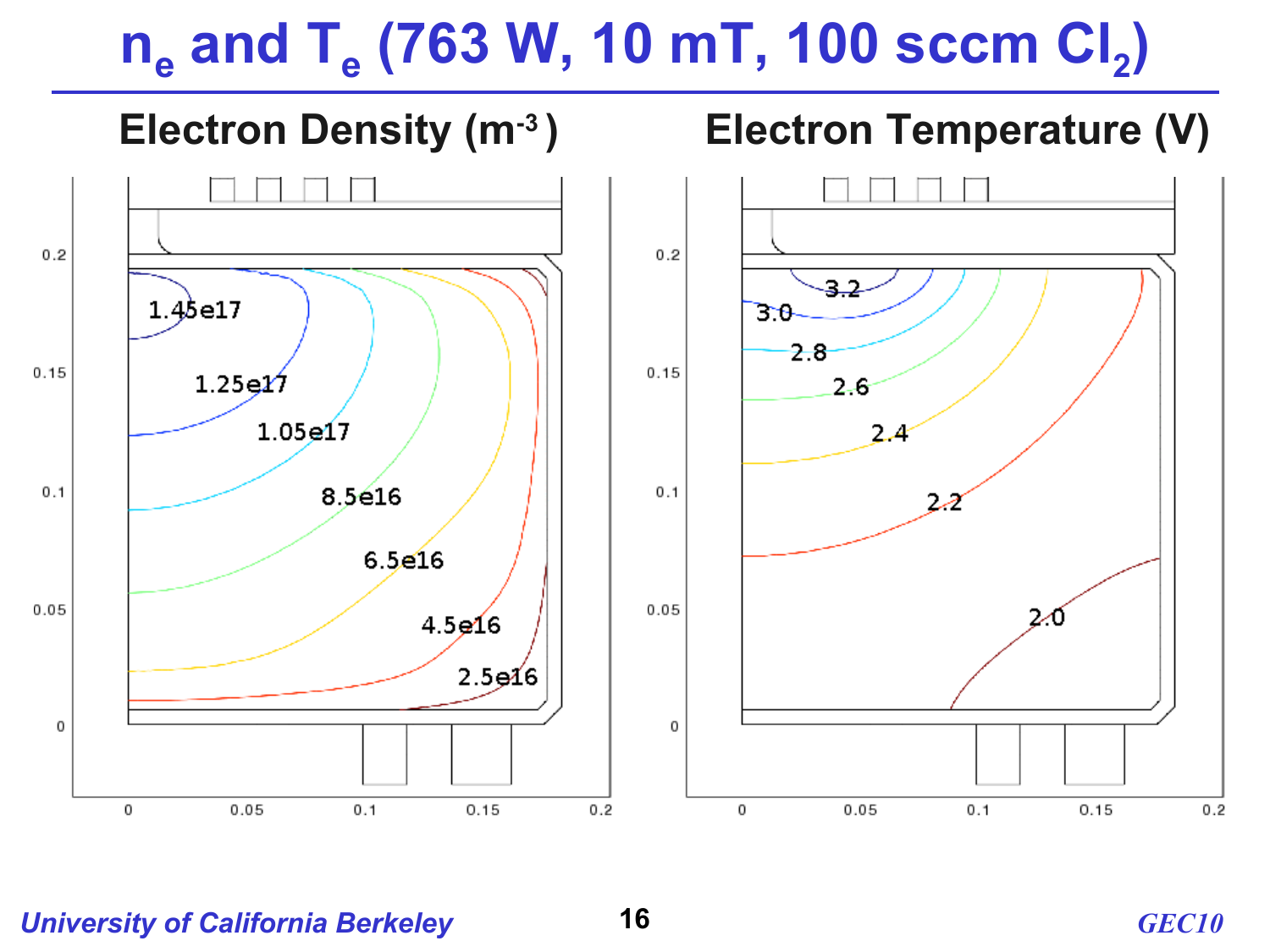# **Model vs. Experiment (10 mT, 100 sccm Cl<sup>2</sup> )**



 $P_{\text{abs}}$  / $P_{\text{rf}}$  = 0.75 for Malyshev & Donnelly reactor. (Hopwood, *PSST* **3**, 460 1994)

Cl recombination coefficient = 0.02 at walls. (Corr et al, *J. Phys. D*. **41**, 185202, 2008)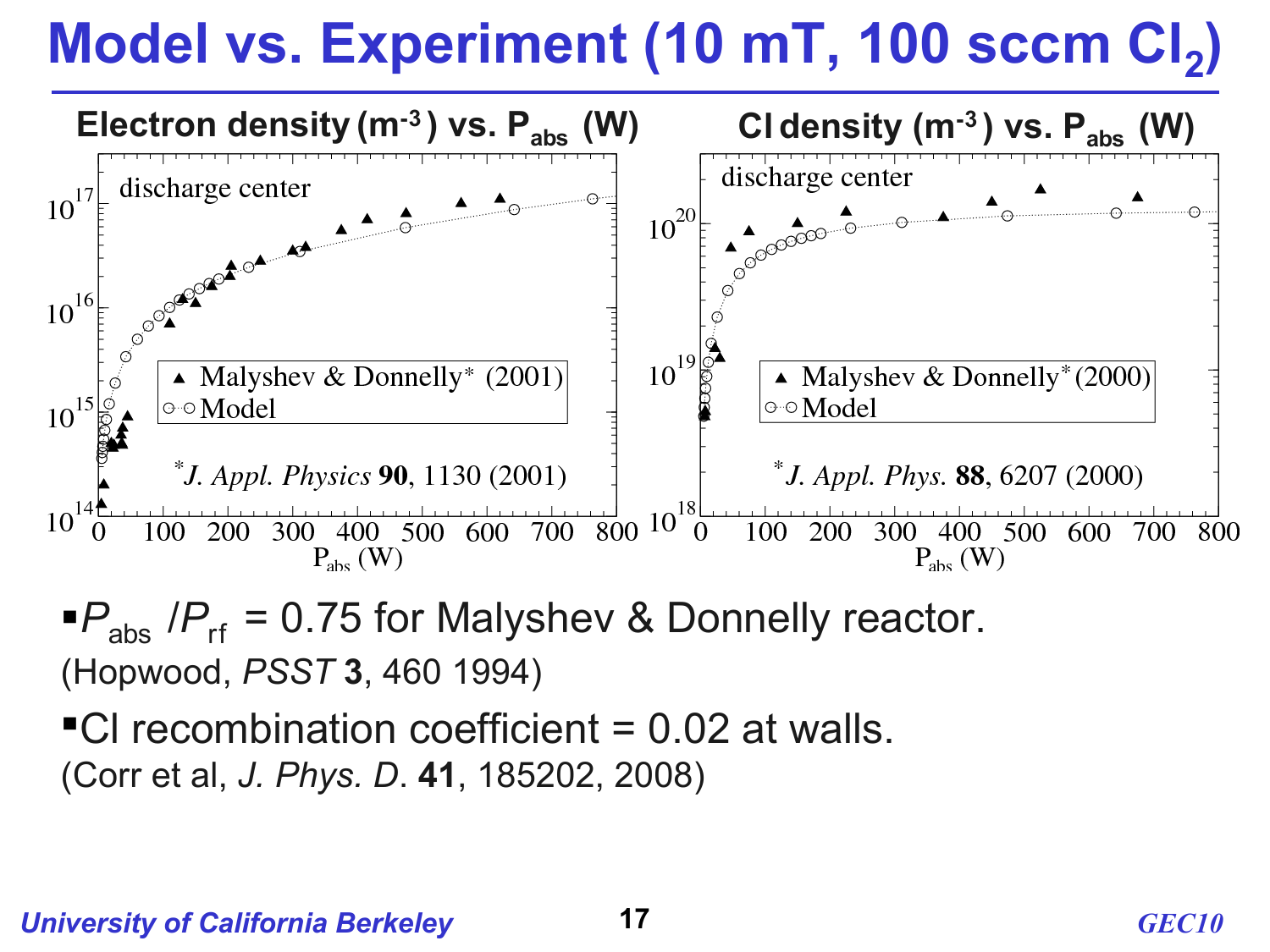## **Uniformity in a Two Coil Set TCP Reactor**



Reverse currents control uniformity by suppressing inductive mode